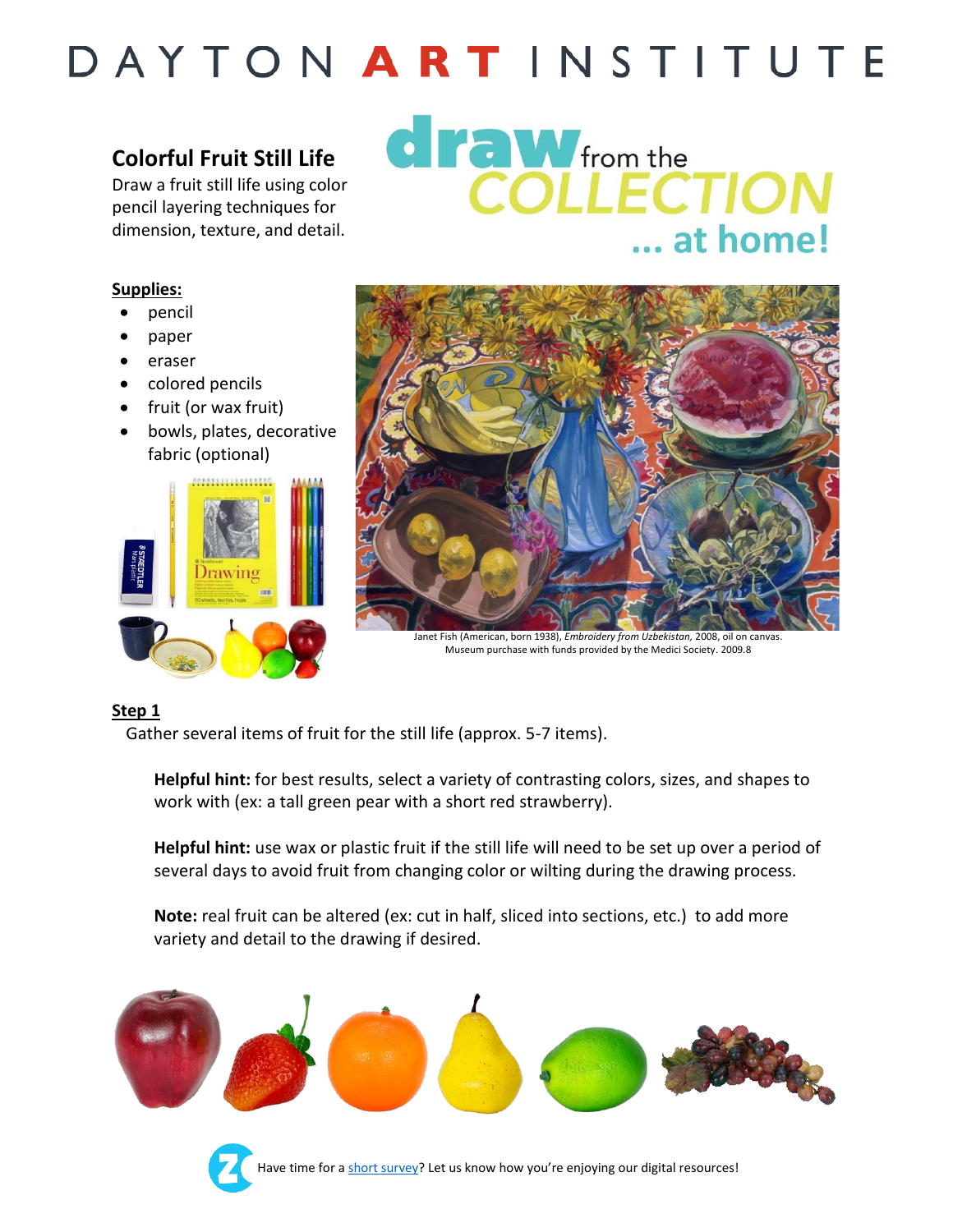#### **Step 2**

Assemble the fruit into a still life arrangement.

> **Helpful hint:** try several arrangements before selecting a final set up. Take a photo of the final arrangement for later use.

**Helpful hint:** use bowls, plates, or cloth to give extra pop to the fruits' colors (ex: orange fruit on blue plate). Bowls can also be turned upside down and used as a pedestal to add height to the composition.



#### **Step 3**

Select the perspective for your drawing (ex: draw the entire still life vs. a close-up view of just a few objects).

**Helpful hint:** for best results, fill the entire page with the objects. Keep at least one object in-view if using a close-up perspective to provide context to the drawing.

#### **Step 4**

Draw a boundary box at the full-size you wish for your final composition to be. Draw the basic geometric shapes of all the still life objects seen in your final composition (ex: circle for an orange, oval for a pear, etc.).



**Helpful hint:** compare the sizes of all the objects to accurately gauge proportions (ex: apple is twice as tall as strawberry, but apple is equal in height to pear, etc.).





**full view close-up view**



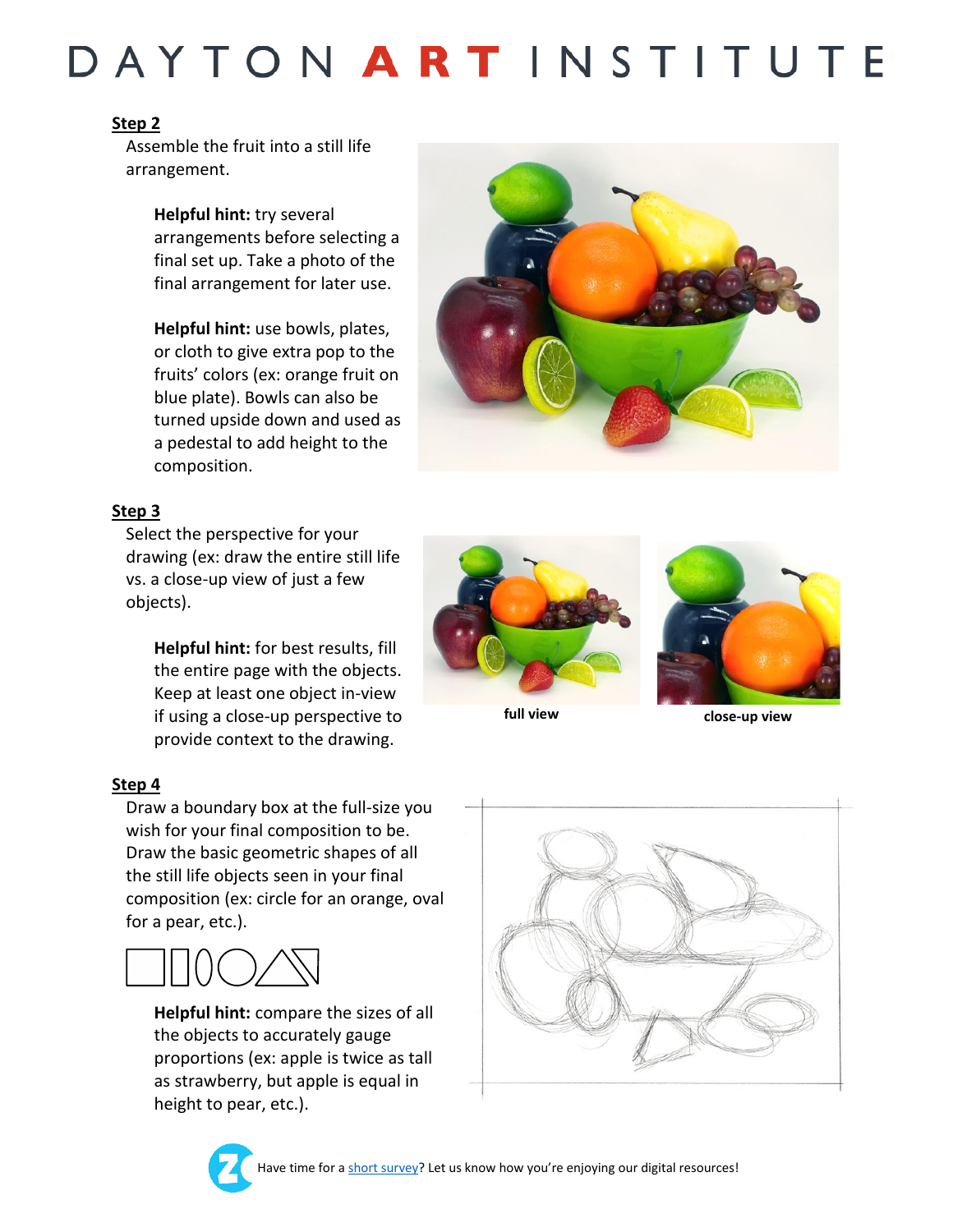#### **Step 5**

Refine all outer contours of the geometric shapes to best resemble their corresponding elements (ex: refine triangle to look more like a strawberry, etc.). Draw lightly and erase former lines as needed.

#### **Step 6**

Lightly draw all interior shapes and refine those details as needed (ex: draw the individual grapes inside the shape representing the whole grape bunch or seeds seen in a strawberry shape).

#### **Step 7**

Lightly fill in the base color of each object with colored pencils (ex: use just a base color orange first for an orange fruit).

**Helpful hint:** apply base color in a circular motion rather than straight lines to prevent rounded objects from appearing flat.







Have time for [a short survey](https://zonka.co/q8e4XY)? Let us know how you're enjoying our digital resources!